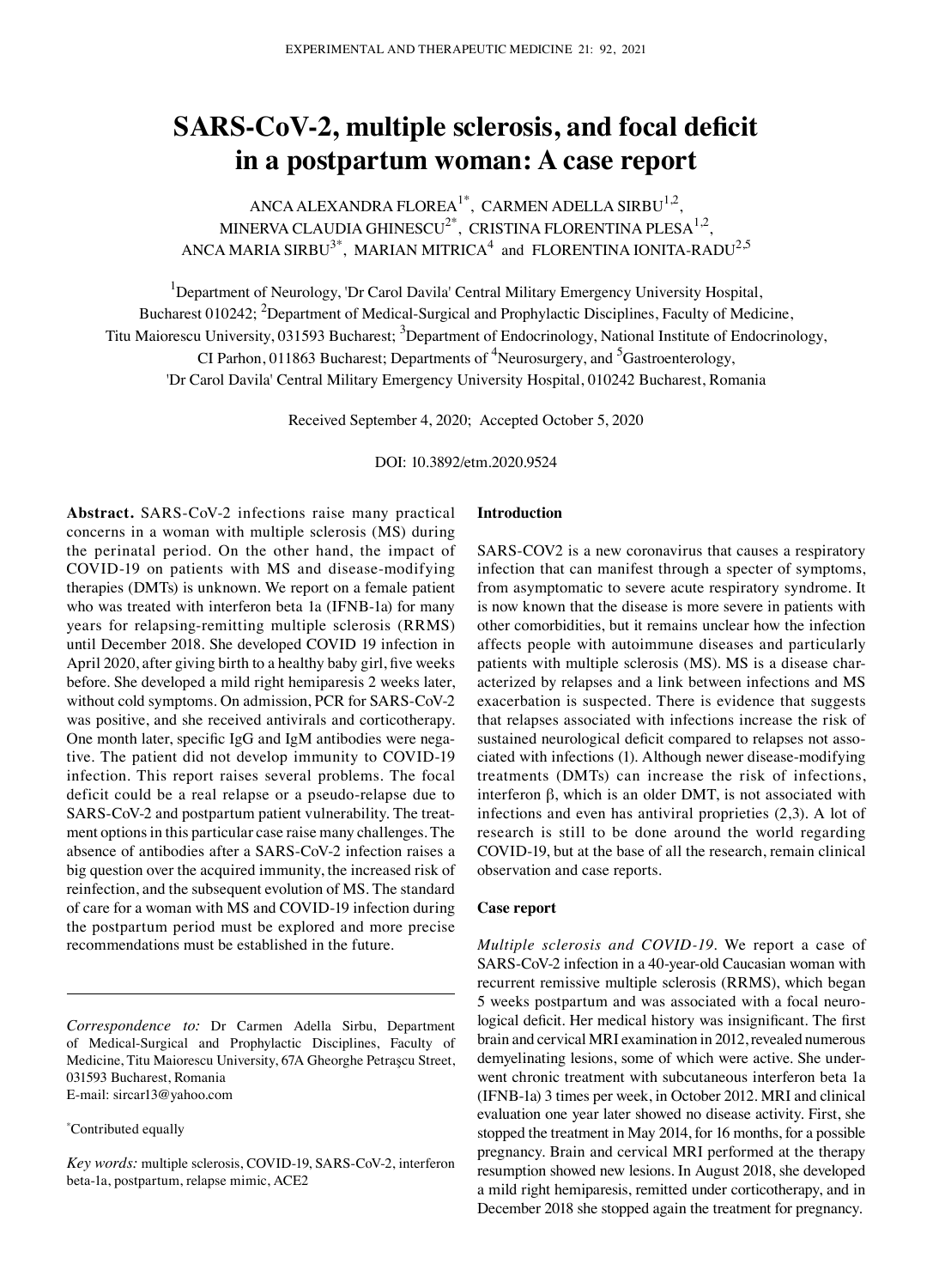On the 10th of February 2020, a healthy baby girl was born and breastfeeding began. Five weeks postpartum, the patient attended for paresthesia and disability in the right limbs with the onset two weeks before, with stable evolution. She had exited twice from isolation (on the 10th of March for a neonatological, and on the 16th of March for a gynecological consultation, in the outpatient department).

At admission, hemoglobin and hematocrit were increased, [HGB 16.5 g/dl (11.10-14.70), HCT 50.1% (35-47)]. The D‑dimers had a value of 67 ng/ml (0‑250), she had normal leukocytes with mild lymphopenia and granulocytosis, which worsened during hospitalization, C-reactive protein (CRP) of 7,15 mg/l  $(0.00-5.00)$ , and positive testing with polymerase-chain-reaction (PCR) for SARS-CoV-2. On the chest X‑rays, a basal infiltration was described. She presented a motor deficit and mild ataxia in the right limbs (4/5 MRC), brisk reflexes, good general condition, without cold symptoms. According to the hospital protocol, she was transferred to the Infectious Diseases Hospital designated for the treatment of positive patients.

It was considered an MS relapse and the patient was given methylprednisolone 1 g/day for 3 days, with persistent symptoms. She started specific therapy (hydroxychloroquine 4 g/day, lopinavir/ritonavir 4 tablets/day for 10 days, and azithromycin 1 g/day, for 3 days). Three days later, she went to the Neurology Department for positive patients where she was kept in isolation for up to 14 days. She was discharged after two consecutive, negative PCRs. A slight right brachial motor deficit is maintained (pronator drift). After 2 weeks, PCR, IgG, and IgM for SARS‑CoV‑2 were negative, along with the remission of the neurological deficit. Instead, D-dimer values showed an increasing tendency.

#### **Discussion**

On the 30th of April, 2020, in Romania, there were 12,240 COVID 19 cases registered, with a maximum incidence of 24% for the age group of 40‑49 (predominantly females), with a mortality rate of 6%. It is possible that at one of the two postpartum medical examinations, the patient may have contracted the virus (given its average incubation period and intra-community transmission). The severity of the disease and mortality was higher in women in the perinatal period, as shown by the previous pandemics with SARS and H1N1 (4). Although there is no current evidence of vertical or breast transmission of the virus, there is a possibility of newborn infection by droplets from the mother. In our particular case, the infant was kept separate from his mother and was not breastfed. Breast milk is a natural source of antibodies, and mothers are encouraged to pump while being isolated from the baby. In this case, however, given the antiviral medication, breastfeeding was permanently discontinued. The child was not tested, but was permanently asymptomatic, with good development.

We do not know whether the risk of COVID-19 infection is higher in MS patients. We also do not know whether mild or moderate, self-limiting respiratory infections, which did not require medical attention, have a higher share among MS patients. In patients with MS and mild viral comorbidities, including COVID-19 infection, immunomodulatory treatment with DMT is continued (5). Our patient discontinued treatment in December 2018, for a pregnancy. Continuation of IFNB-1a may have protected her from SARS‑CoV‑2, given its antiviral properties (6). For severe COVID 19 infections, DMT was discontinued and resumed after 4 weeks, or when symptoms resolve completely.

The use of corticosteroid therapy, in this case, is debatable. The neurological deficit was mild and corticosteroid therapy could worsen the course of the infection. High doses of steroids accelerate the remission of the relapses but do not influence the final degree of recovery. Therefore, a better risk/benefit assessment is recommended for patients with MS and COVID-19 infection.

The patient's neurological deficit may have been a worsening of older symptoms in the viral context (relapse mimic). For this scenario we have 3 explanations: She had the same type of focal deficit in 2018 before stopping IFNB-1a; remission of her deficit was delayed, to the end of antiviral therapy, not after the methylprednisolone cure; the absence of active lesion on MRI performed 6 weeks after the onset of the current deficit.

Thus, it may have been a pseudo relapse and the opportunity to administer corticosteroids in a confirmed viral context should be well appreciated. Considering the possibility of a relapse mimic, it was preferable to delay the methylprednisolone therapy until obtaining the PCR result (approximatively 24 h) and perform an MRI examination. On the other hand, a recommendation during pandemics is the use of oral corticosteroids in equivalent doses to injectables, to allow patients to be isolated at home and to limit the risk of contamination.

New neurological disorders are reported in the context of COVID-19 infection, given the neurotropism and neuroinvasiveness of the nervous system (7). We could speculate in this case the impaired microcirculation and prothrombotic states, by SARS‑CoV‑2 action on angiotensin‑converting enzyme 2 (ACE2) functional receptor in endothelial cells, as well as cytokines release. The hemoconcentration and the postthrombotic state during postpartum could also have contributed to this focal deficit. The rising values of D‑dimers up to one month after onset may be an argument for this assumption. Evaluation of the prothrombotic profile of the patient would be necessary. The absence of antibodies after a SARS‑CoV‑2 infection raises a big question over the acquired immunity, the increased risk of reinfection, and the subsequent evolution of MS. We need a new quality standard of care for women who give birth and MS in pandemic time (8). These aspects are important to resume DMTs as soon as possible, in postpartum. Immunomodulatory treatment such as Interferons have no increased risk of systemic infections, so resuming the IFNB‑1a may be a correct option in this case  $(9,10)$ . While waiting for a vaccine, the completion of which has not materialized for SARS or MERS, so far, a balanced lifestyle, with physical therapy, melotherapy, healthy eating, can lead to a natural increase in immunity (11‑14). Also, new monoclonal antibody therapies that reduce lymphocytes must be weighed well before administration during the pandemic (15).

The neurological deficits that appear in MS patients must be very carefully analyzed. They are predictable, part